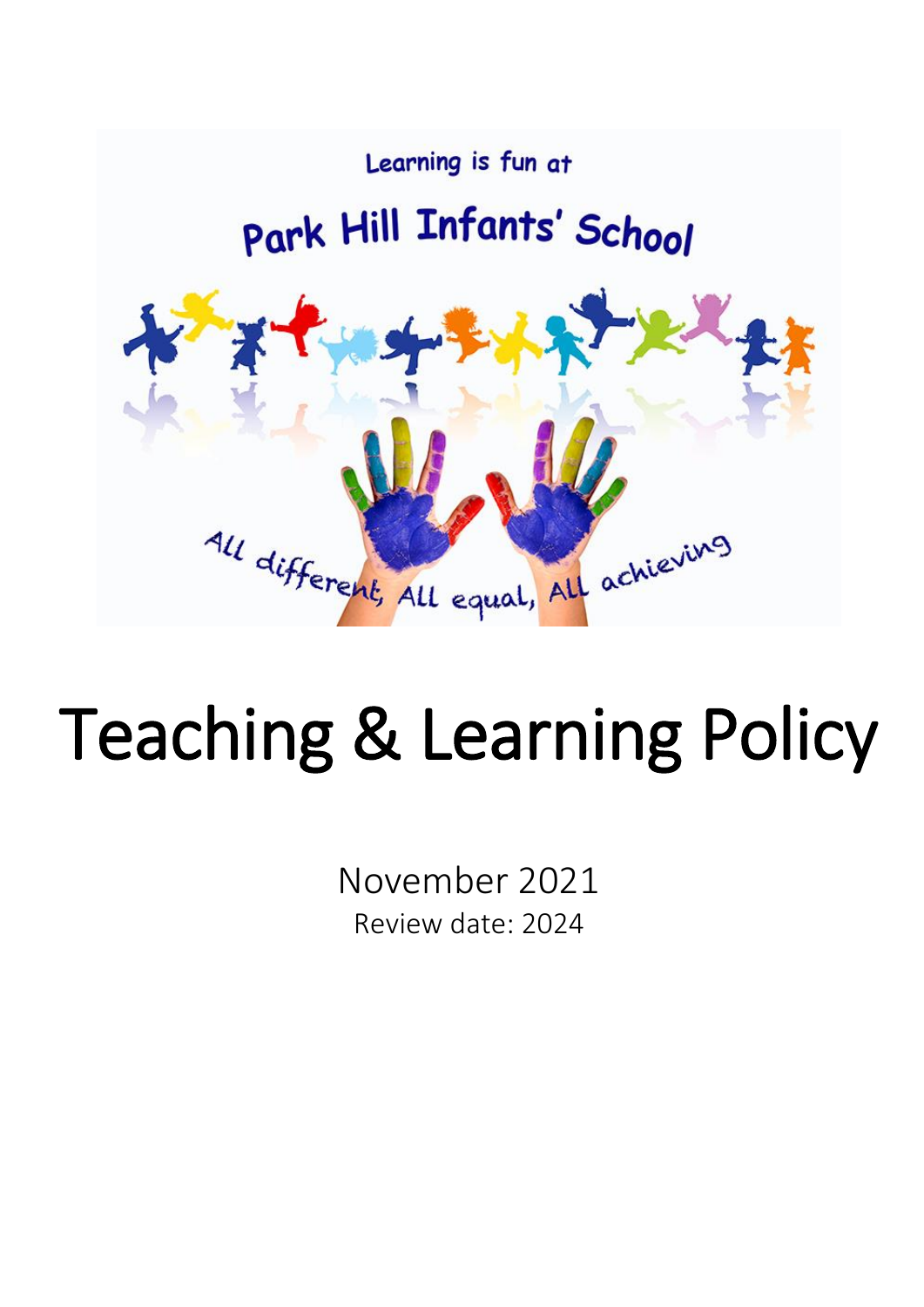| Version | Date           | Changes made                                                 | Updated by         |
|---------|----------------|--------------------------------------------------------------|--------------------|
|         |                |                                                              |                    |
| 1.1     | September 2020 | Added well-being and<br>mindfulness section                  | Charlotte Clarkson |
|         |                | Updated the 'Effective<br>teaching and learning'<br>section  |                    |
|         |                | Added section on<br>metacognition                            |                    |
|         | November 2020  | Approved at 16.11.2020<br>FGB                                |                    |
| 1.2     | November 2021  | Reviewed at Progress<br>and Attainment<br>Committee 15.11.21 | FGB                |

"Our vision for Park Hill Infants' is to provide a warm, caring and stimulating infant environment, which encourages values and celebrates diversity and individual excellence. We aim to make a difference to every child, regardless of any barriers to learning they may face. We want to instil a life-long love of learning in every member of the school community. We wish to equip all pupils with the skills necessary to become interesting, well-rounded individuals, who in turn will make a difference to others in their lives".

### "ALL DIFFERENT, ALL EQUAL, ALL ACHIEVING"

### Equality Statement

At Park Hill Infant School, we continue to teach our children about what it means to be strong, positive and productive members of society. We have always taught our pupils about equality and this remains an important part of our curriculum. We ensure that we always celebrate diversity, promote equality, demonstrate respect and stand together to challenge all forms of discriminatory language and behaviour.

We recognise that education is a vital tool for powerful, permanent and informative change. Our continuously evolving curriculum demonstrates our determination to use education to tackle issues of racism and inequality. We strive to ensure our curriculum and supporting resources reflect values of inclusivity, diversity, equality and belonging. We do this by planning to meet the needs of all genders, of children with special educational needs, of children who are more able, of children with disabilities, of children from all socioeconomic backgrounds, children from different ethnic groups, religion and cultural backgrounds, and of those from diverse linguistic backgrounds.

### Introduction

We believe in the concept of lifelong learning and regard the teaching and learning which takes place in our school to be part of a learning continuum which begins before the child comes to school and continues into adulthood. Both adults and children learn new things every day. Learning should be a rewarding and enjoyable experience for everyone; in short, it should be fun. Through our teaching, we equip children with the skills, knowledge and understanding necessary to be able to make informed choices about the important things in their lives. We believe that appropriate teaching and learning experiences help children to lead happy and rewarding lives.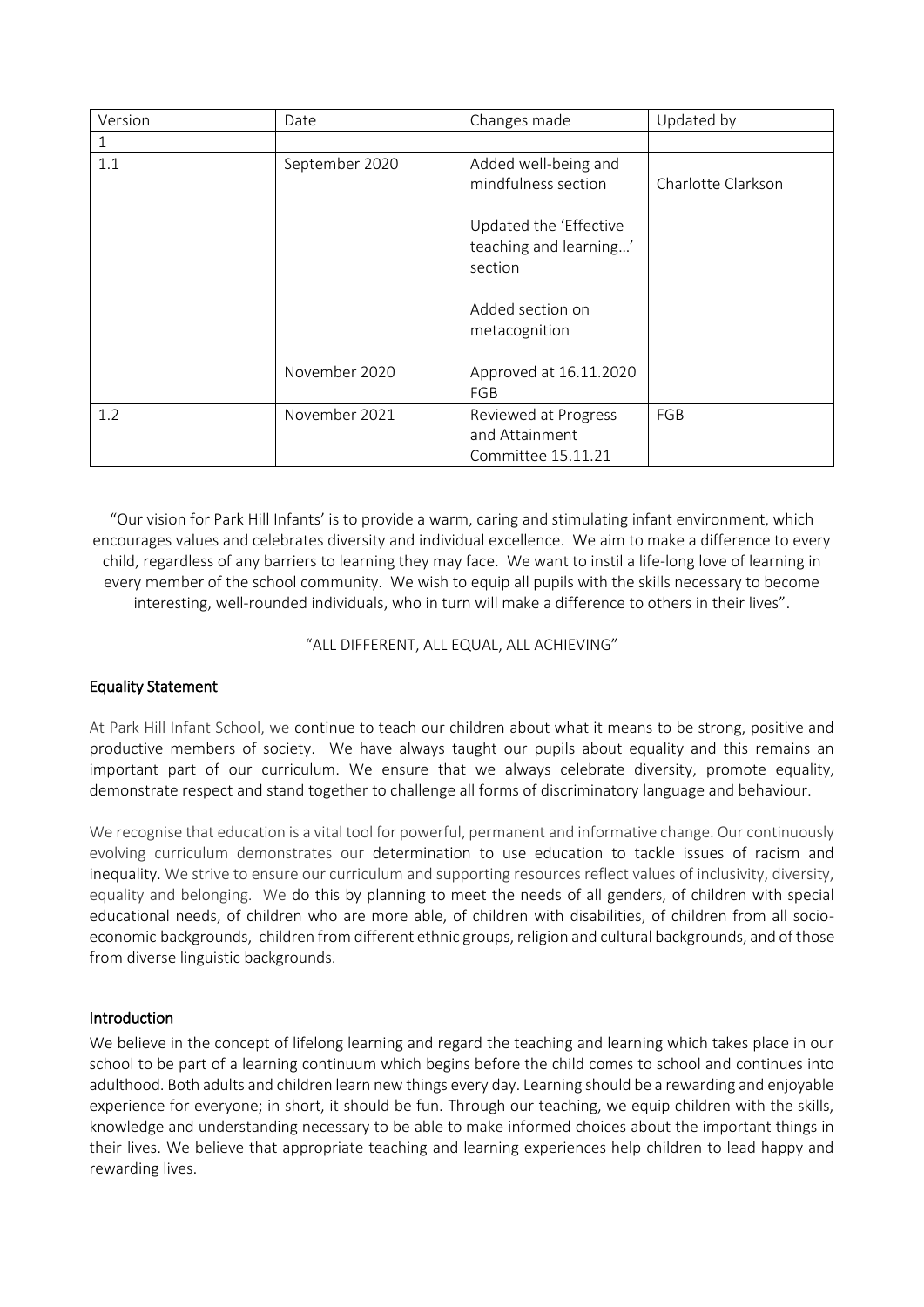# Ours School Vision and aims for Teaching and Learning

Through effective Teaching and Learning we aim to achieve our school vision by:

- Creating a happy, stimulating and vibrant learning environment, in which all learners' best efforts are valued.
- Recognising individual needs, and enabling all learners to achieve success and make progress, by providing an inclusive school community, which gives equality of opportunity to all.
- Helping children to develop lively and enquiring minds, the ability to question and make connections, to discuss rationally, and to apply their knowledge to learning tasks and physical skills.
- Helping children to develop positive attitudes, respect for self and others, an understanding of the world in which we live, and an appreciation of diversity in race, religion, culture and beliefs.
- Equipping children with the key knowledge, skills and understanding across the full curriculum which they need for the next phase of their education, and in order to maximise their life chances and economic well-being in adulthood.
- Developing an 'I Can' philosophy and environment in which learners are encouraged to take risks and be independent in their learning. We encourage children to be resilient and to develop a 'growth mind set' approach. We teach children that you can 'stretch your brain', reflect on learning and learn from mistakes.

Most of all, we want learning to be fun and memorable and for all children at our school in order for them to achieve and be the best that they can be.

We believe that people differ in the ways in which they learn most effectively. The conditions for optimum learning also differ in relation to the context in which the learning takes place. In some situations, we may prefer to learn by listening, in others we can only learn effectively by actively doing, and these preferences may differ for each individual. We encourage and enable children to make their own choices about how they prefer to learn. At our school, we aim to provide a rich and varied learning environment that allows all children to develop their skills and abilities to their full potential.

Research shows us that people learn in many different ways, and respond best to different types of input (visual, auditory and kinaesthetic); we therefore deliver our teaching in different ways to address the needs of all our learners. We take into account the different forms of intelligence (e.g. mathematical/logical, visual/spatial, interpersonal, musical) when planning opportunities for learners within our teaching.

We ensure the best possible environment for learning by developing a positive atmosphere in which pupils feel safe and feel they belong. We use a growth mind set attitude to create an atmosphere which enables them to enjoy being challenged and not to be afraid to 'take a risk' in their learning. We encourage an 'I Can' approach where teachers and pupils have the highest possible expectations. We make sure that the children are comfortable and have access to toilets, drinking water, fresh air and a piece of fresh fruit to support their concentration.

All teaching will be structured to maximise learning opportunities, and lessons will be planned in accordance with the following principles:

- teaching should build on previous learning;
- pupils should be given the 'big picture' of the intended learning and understand how the lesson fits into this sequence;
- the teacher should explain the learning objective, and why the lesson is important
- the teacher should set out specific success criteria for the learning objective and offer differentiated levels of challenge to the children in the class;
- the lesson should incorporate tasks and opportunities for a range of learning styles to be accommodated;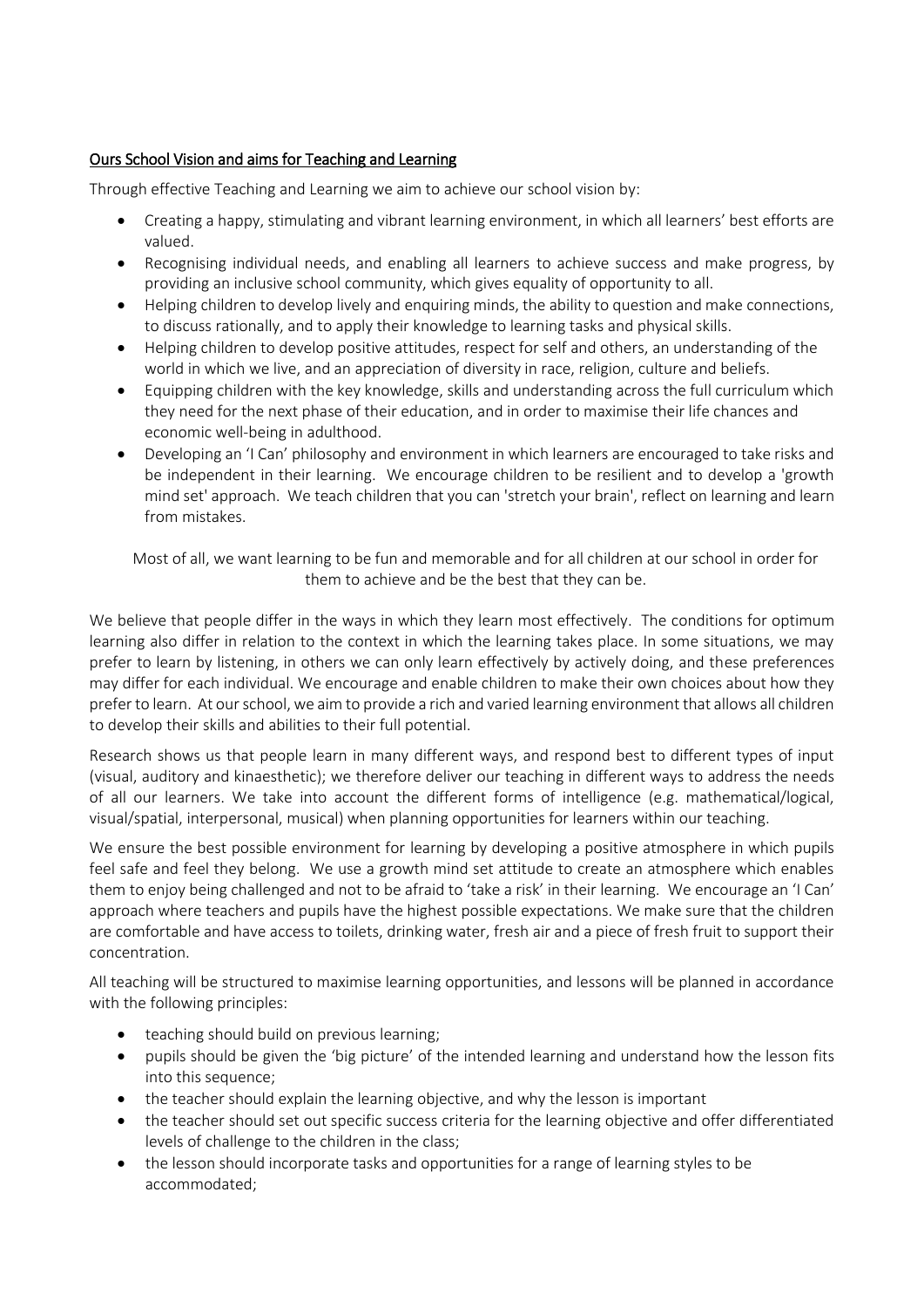- children should be given opportunities to reflect on and review what has been learnt:
- there should be planned opportunities for regular feedback to the children, celebrating success, reviewing learning strategies, and assessing learning;
- children should be shown how to self-assess and peer assess their learning against the session's learning objective and success criteria and have dedicated time to reflect and improve;
- children should be given opportunities to collaborate with others;
- teachers should indicate what the next step in the learning will be.

We offer opportunities for children to learn in different ways. These include:

- asking and answering questions;
- investigation and problem-solving;
- research and discovery;
- oral rehearsal such as story mapping;
- collaborative work in groups / pairs
- independent work;
- whole-class work;
- use of ICT:
- visits to places of educational interest;
- creative activities;
- looking at pictures and other visual images, including appropriate DVDs and media clips;
- listening and responding to music or audio material;
- play, including 'small world' play and role play;
- group discussions, debates and giving and listening to oral presentations;
- designing and making things;
- participation in athletic or physical activity.

We encourage children to take responsibility for their own learning, to be involved as far as possible in reviewing the way in which they learn best, and to reflect on how they learn; what helps them learn, and what makes it difficult for them to learn. Children learn that it is OK to make mistakes as this helps them to move forward in learning and are encouraged to think about learning and progress using a growth-mindset.

#### Super-skills for Learning and Values for Life

At our school we promote 5 key values: Honesty, Kindness, Positivity, Respect and Courage. Children are encouraged to demonstrate these values both in their school and home life, treating others as they wish to be treated themselves

All children are encouraged to be independent and use our 'Superskills for Learning'. We believe an effective learner is someone who ... makes connections; collaborates; communicates; perseveres; is reflective; is confident; is creative; is a risk taker; is resourceful; is curious. Children are rewarded for using these skills in their learning and are able to recognise these both in their own, and others' learning.

#### Well-being and Mindfulness

We have a daily focus on pupil well-being and mindfulness which is called the 'Daily Pause'. In each classroom the choices for mindfulness are displayed and the class decide alongside the teacher which strategies to practise when. This includes: a 'body scan', the use of a 'My Learning Journey' visual diary, Circle Time and Breathing exercises. These all help to centre the child and develop focus in preparation for learning.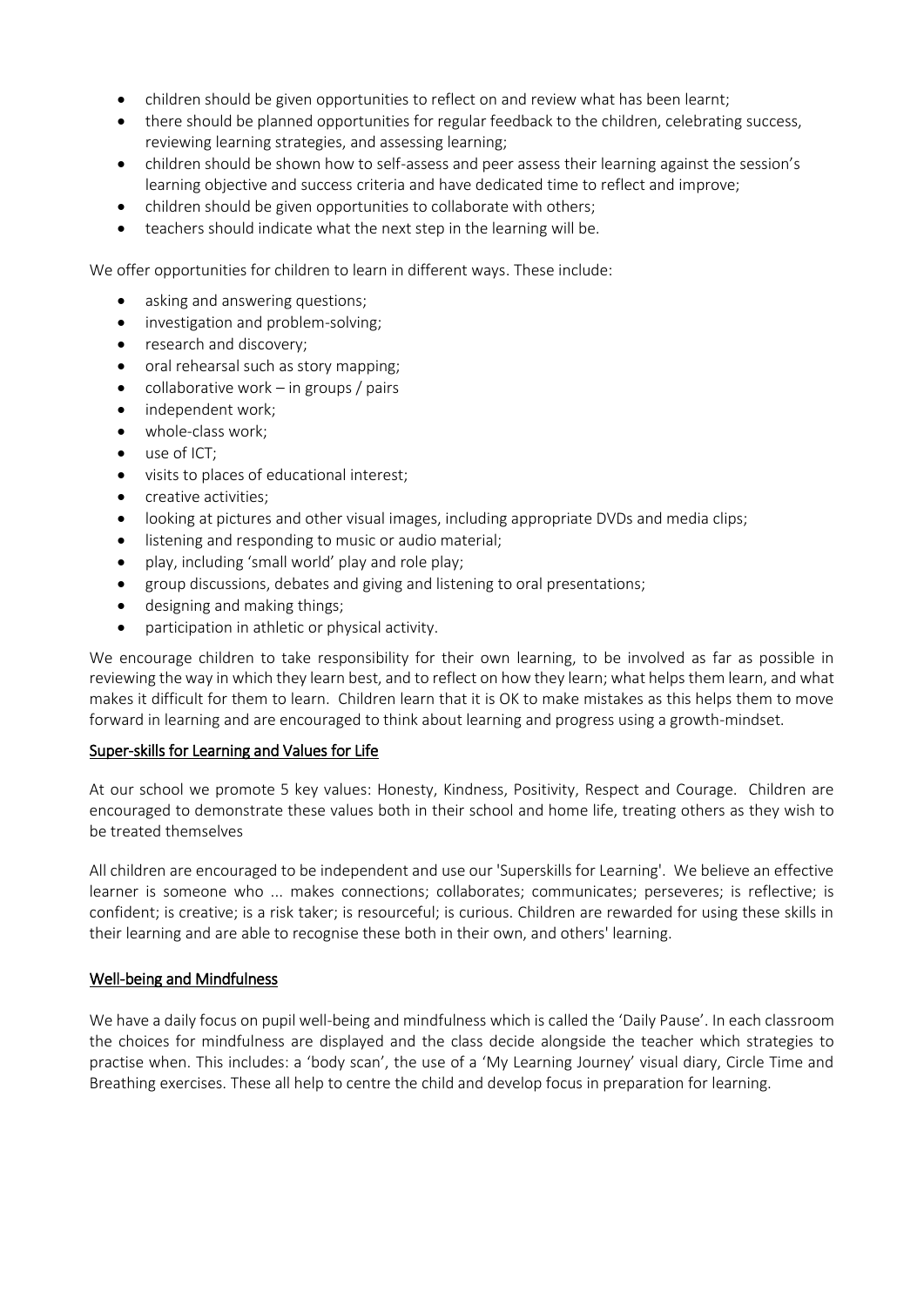#### Effective Teaching and Learning within the Curriculum

When teaching, we focus on motivating the children, and building on their skills, knowledge and understanding of the curriculum, so that they reach the highest level of personal achievement. We use Development Matters 2012 and the National Curriculum 2014 to guide our teaching and the coverage of objectives. From these objectives the Curriculum Leader and Subject Leaders decide which skills and knowledge should be taught in each term in each year group in order to ensure effective progression and revision of knowledge. This is recorded on long term Progression documents: 'Topic Webs' and medium term plans for each year group and subject specific 'Learning Ladders' across all year groups.

We plan our lessons using the clear learning objectives outlined on the 'Topic Webs'. Our daily session plans contain information about the tasks set, resources needed, and way in which we assess the children's work. We evaluate all lessons, so that we can modify and improve our future teaching.

Teachers plan sessions with the understanding that some areas of learning in the curriculum are 'cyclical' meaning that the curriculum will pass through these same areas of study repeatedly over time. This type of learning therefore spirals continually to become deeper and broader with every revisit (eg; Maths concepts such as division begin as sharing, then grouping and then into division number sentences). Some aspects of learning are 'linear', meaning that each step along the line of development is discreet and well defined and there are key things which should be learnt at each step before progressing (eg; topics and events in History). Teachers ensure that lessons are rich with new content and information, but that children have sufficient opportunities to ensure that previous learning is securely embedded, through practice, application in a wide range of contexts, evaluation of achievement and improvement.

Key knowledge is also embedded through the use of mental recall 'KIRFS' at the beginning of every Maths lesson and the revisiting of Phonics phoneme recall at the start of each Letters and Sounds Phonics session. We aim for children to become competent with key skills and knowledge and to independently make effective connections across the curriculum. Where there are gaps in their class's understanding, teachers address this in the next class session(s) and/or in small group interventions. By encouraging children to feel comfortable recognising and talking about their own learning in these ways, they become self-aware and more confident to 'have a go' at new challenges. Regular feedback from the children and monitoring of progress are therefore paramount when developing planning and next steps in sequences of learning.

Teachers make ongoing assessments of each child's progress, and they use this information when planning their lessons. It enables them to take into account the abilities of all children. Our prime focus is to develop and further the knowledge and skills of all children, including those with English as an Additional Language, (EAL), our most-able and those which we have assessed to have a Special Educational Need or disability, (SEND). Teachers modify teaching and learning as appropriate for children with these needs. We strive to ensure that all tasks set challenge each child at their own level. When planning work for children with SEND, we give due regard to information and targets contained in the children's SEND Support Plan (SSPs). We value each child as a unique individual, and teachers are familiar with the relevant equal opportunities legislation covering race, gender and disability. We strive to meet the needs of all children, and to ensure that we meet all statutory requirements related to matters of inclusion. We have high expectations of all our children and believe their work should be of the highest possible standard that they are capable of achieving based on their own individual starting points.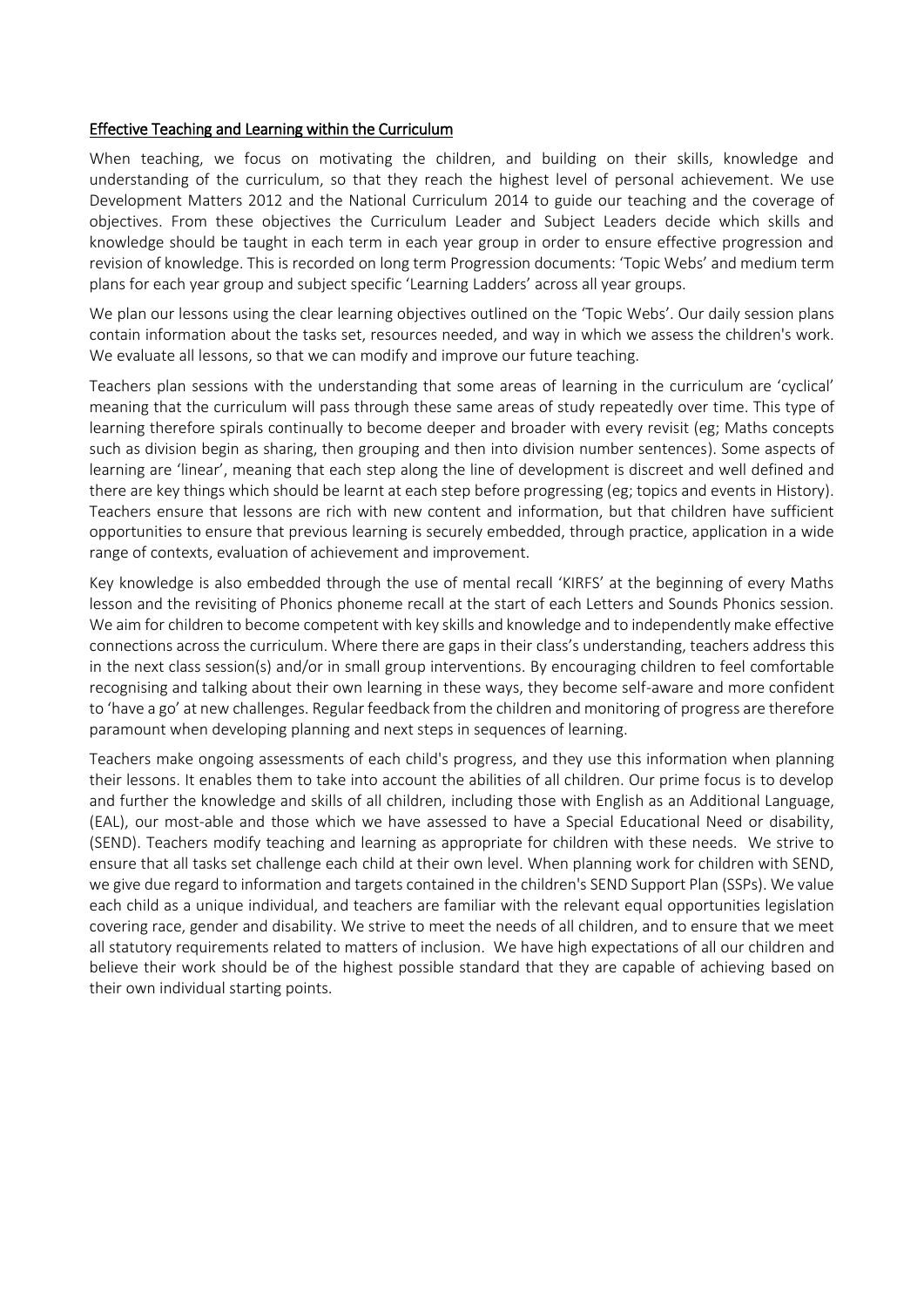We set academic targets for the children in reading, writing and maths, and share these with pupils and their parents. Teachers review the progress of every child after each lesson and more formally as a year group each half term. This is also reviewed through half termly pupil progress discussions with the DHT and AHT. This is moderated and pupil's current attainment and achievements are recorded termly using SIMS and Target Tracker. A comprehensive, end of year report is given to parents/carers, highlighting the progress that has been made and areas for development for the following academic year.

## Metacognition

## (teaching pupils to think about: how *they* think, approach and progress in the learning process)

In our lessons, teachers ensure that the 'WALT – We are Learning To…' is shared with and understood by all children at a level appropriate to them. We also ensure that children understand the 'success criteria' for the lesson – i.e. what they need to ensure they do or pay attention to in order to succeed and achieve. Usually, these success criteria will be decided jointly with the children, to ensure that they have ownership of their learning and a full understanding. There are many opportunities for children to extend their learning during the sessions through three levels of challenge, e.g. *hot, spicy and sizzling.*



We use a metacognitive approach to help children understand the different types of learning they encounter.

Before learning: At the start of every new topic or concept the children are asked 'What do they know already? What do they want to learn next?' which is then recorded on the class 'Thinking and Learning Wall'. At the start of each session the children identify with their teacher whether the day's WALT will include 'new learning' or 'recovery learning'. The children discuss what they know about the concept in talk partners and as a class in order for teachers to make formative assessment to move the learning forward in the most effective and appropriate way.

During learning: Throughout learning the children are given opportunities to revise, reflect and take part in a range of AFL strategies including self and peer assessment of their learning process. The children 'check in' with the teacher during mid lesson mini-plenaries where the children take time to think about what they need to do, or change in order to improve further.

### After the session/topic:

At the end of the topic the class reflect and evaluate what they have achieved. There is time for them to self and peer assess their learning again and they ask themselves 'What do I now know?'. This regularly includes using a 'Bubble and Block' plenary; where pupils use a bubble shaped post it note to write what they have achieved and a block shaped post it to show what they need to do, change or improve to make further progress. The class then re-caps and looks back on their learning process and work with the teacher to decide what they will learn next.

#### Inclusive Learning

All teachers and support staff make every effort to establish good working relationships with all the children in the class. We treat children with kindness and respect. We recognise that they are all individuals with different needs, and treat them fairly. We give them equal opportunities to take part in all class activities and ensure that where work requires specific differentiation that this is done in a respectful manner with no discrimination. All children are given the opportunity to progress through the *hot, spicy and sizzling* learning challenges as they become competent, with no 'ceiling' put upon learners. Teaching staff support pupils in a range of different ways including through verbal feedback, positive encouragement and the use of effective resources to scaffold understanding. All staff follow the school policy with regard to discipline and classroom management. We set and agree with children the class code of conduct, and we expect all children to comply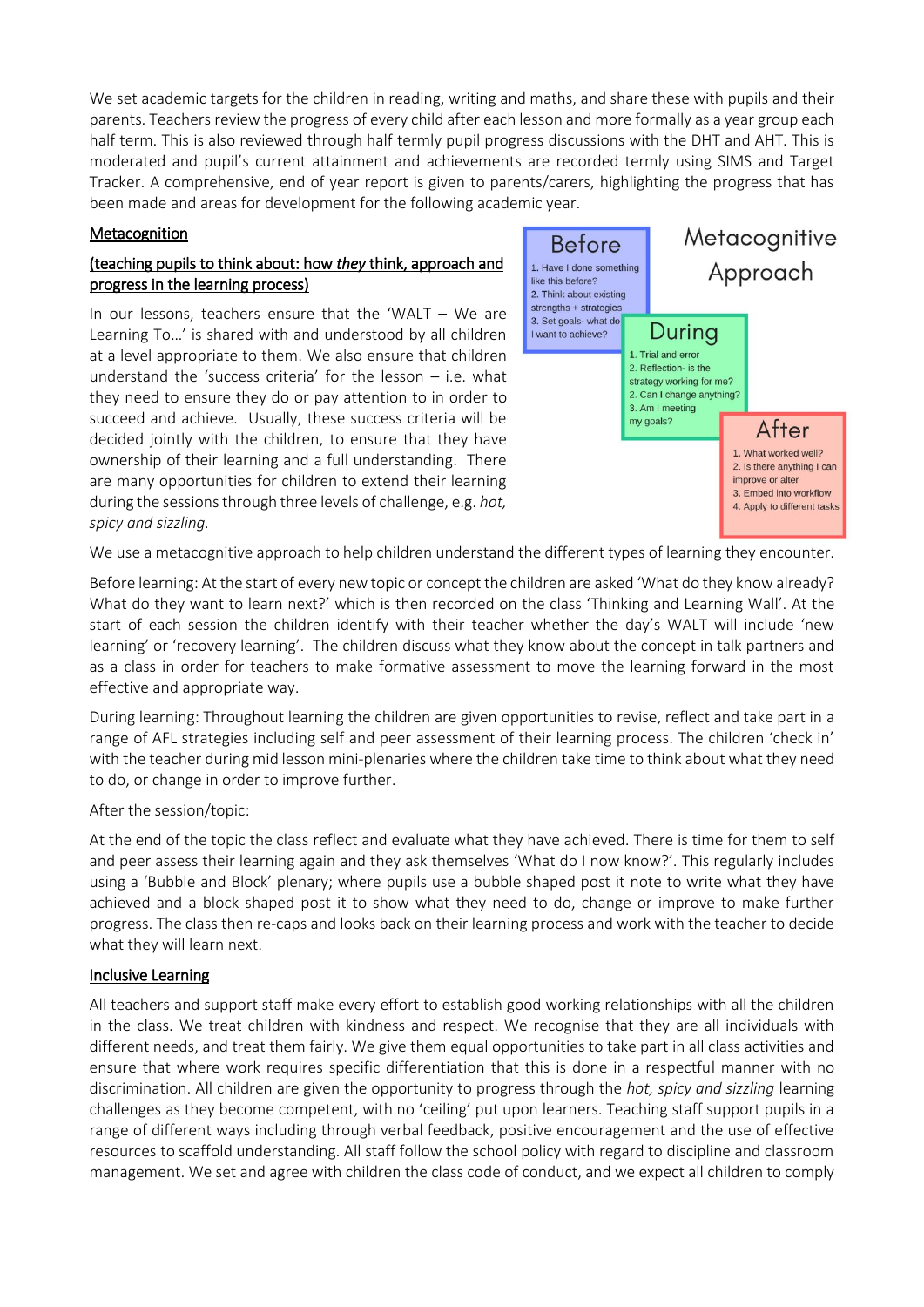with the rules that we jointly devise to promote the best learning opportunities for all. We praise children for their efforts and, by so doing, we help to build positive attitudes towards school and learning in general. We insist on behaviour that is conducive to learning at all times. When children choose not to behave in an appropriate manner, we follow the guidelines as outlined in our *Promoting Positive Behaviour Policy.*

We ensure that all tasks and activities that the children perform are safe. When we plan to take children out of school, we follow a strict set of procedures to ensure safety: the venue is visited and risk assessments are completed. We inform parents, and obtain their permission, before the visit takes place. All adult / child ratios are adhered to when taking children off the premises.

We deploy learning support assistants, trainee teachers and other staff as effectively as possible. They work with individual children and with small groups.

### Learning Environments

Our classrooms are attractive, inspiring and well-resourced environments which are conducive to learning. We change displays frequently, so that the classroom reflects the current topics studied by the children and supports their new learning. We ensure that all children have the opportunity to display their best work. We use 'Thinking and Learning walls' and displays of work in progress across all subjects, in order to demonstrate effective learning strategies and to model good practice. Not all displays of children's work will be pristine and exemplary as some will display learning as it happens and may consist of 'anchor charts', post its, story maps and mind maps etc. However, some displays will showcase the highest standards to ensure that all take pride and have high expectations of what children can achieve. We use 'What makes Outstanding' throughout the school as a means of modelling our highest expectations to all pupils.

'Open classroom' sessions are held throughout the year, where parents are invited into the classroom by their child to view displays and progress in their workbooks, (this is in addition to the parent consultation evenings, weekly parent mornings and weekly 'drop in sessions').

All classrooms have a 'Book Corner' or designated reading areas with a variety of both fiction and non-fiction texts including poetry, newspapers and magazines. We believe that a stimulating and inviting environment sets the climate for learning, and that an inviting and well organised classroom promotes engagement, as well as independent and creative use of resources, which result in high-quality learning outcomes for all children.

All school staff follow our 'Teaching and Learning Handbook' which sets out the teaching and learning expectations in each year group in detail, (including specific classroom requirements).

# The role of the Headteacher and the Headship Team

The Headteacher and other members of the Headship team are primarily the leaders of teaching and learning. Their own practice models high quality teaching. They have a responsibility to monitor and evaluate the quality of teaching and learning in the school. This will be achieved through:

- development and monitoring of a progressive, balanced and broad curriculum for all;
- formal performance management and appraisal of teaching over time, involving lesson visits, book analysis, learning walks and analysis of progress;
- team teaching and working alongside teaching colleagues;
- mentoring newly qualified teachers and leading lesson study activities, when teachers plan, observe and evaluate their children's learning together;
- talking to children about their learning in lessons;
- analysing pupil's work in their books;
- analysing class learning environments;
- interviewing pupil's and acting upon their feedback;
- overseeing pupil assessment records.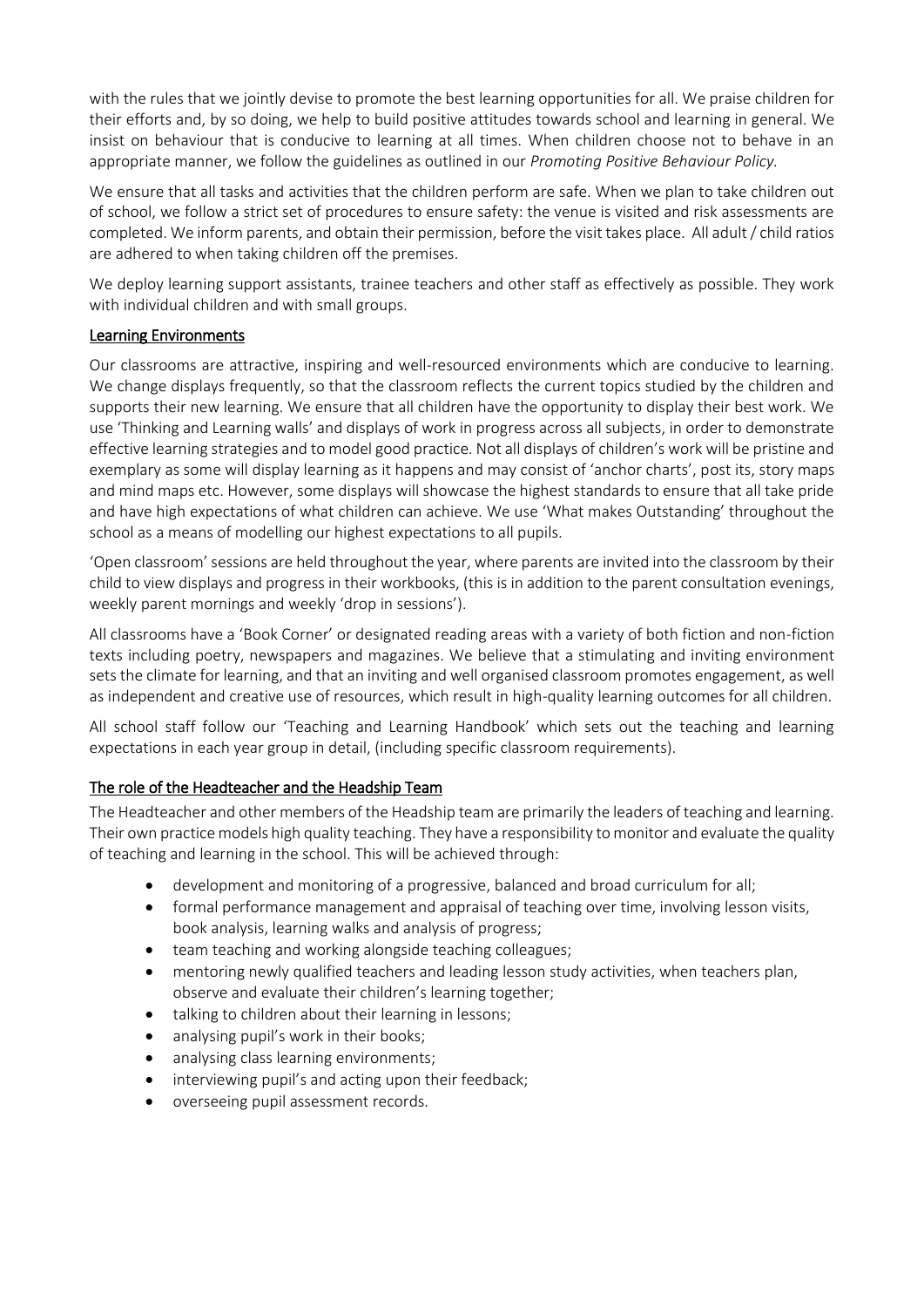## The role of governors

Our governors determine, support, monitor and review the school's approach to teaching and learning. In particular, they:

- support the use of appropriate teaching strategies by allocating resources effectively;
- ensure that the school buildings and premises are used optimally to support teaching and learning;
- check teaching methods in the light of health and safety regulations;
- seek to ensure that our staff development and our performance management both promote high-quality teaching;
- monitor how effective teaching and learning strategies are in terms of raising pupil attainment, particularly attainment and progress of vulnerable groups including Pupil Premium children;
- monitor the effectiveness of the school's teaching and learning approaches through the school's selfreview processes, which include reports from the Headship team and middle leaders, and a review of the continuing professional development of staff.

## The role of parents and carers

We believe that parents and carers have a fundamental role to play in supporting their children's education. We do all we can to inform parents and carers about the curriculum, teaching and learning strategies, what their children are currently learning and the outcomes of assessment. We do this by:

- holding parent workshops throughout the school year specific to each child's year group and the range of subject areas;
- sending information to parents/carers in the form of 'topic webs' at the start of each half term, which outline the learning objectives that the children will be taught during the half term, (these are also available on the school website);
- sending end of year reports to parents/carers, in which we explain their individual child's progress and attainment, and indicate how the child can improve further;
- explaining to parents how they can support their children with home learning activities, for example regular shared reading and help with projects and investigative work;
- holding termly consultation evenings where their children's progress and attainment is explained to parents as well as their 'next steps for learning' targets;
- inviting parents into 'open classroom' to view their children's work in books and on displays;
- inviting parents to work with their child in our termly 'family curriculum workshop' sessions;
- inviting parents to work with their child in our weekly morning sessions;
- setting half termly KIRFS and regular Maths Challenges for children to work on with their parents at home;
- inviting parents to use online platforms such as Mathletics and ReadingEggs to support their child at home;
- setting appropriate homework for all children Phonics , handwriting and high frequency word work in Reception, half termly topic projects in KS1, Words of the Week in Year One and Spellings in Year Two. In addition to the specific year group homework there is also daily reading for all.
- gathering information from parents about their children which may impact on their learning in school, also about their learning and achievements beyond the school gate.

We believe that parents/carers have the responsibility to support their children and the school in implementing school policies. We would therefore like parents:

- to ensure that their child has the best attendance record possible in line with the national average, (at least 95.9%);
- to ensure that their child is equipped for school with the correct uniform, book bag with learning books/files and PE kit;